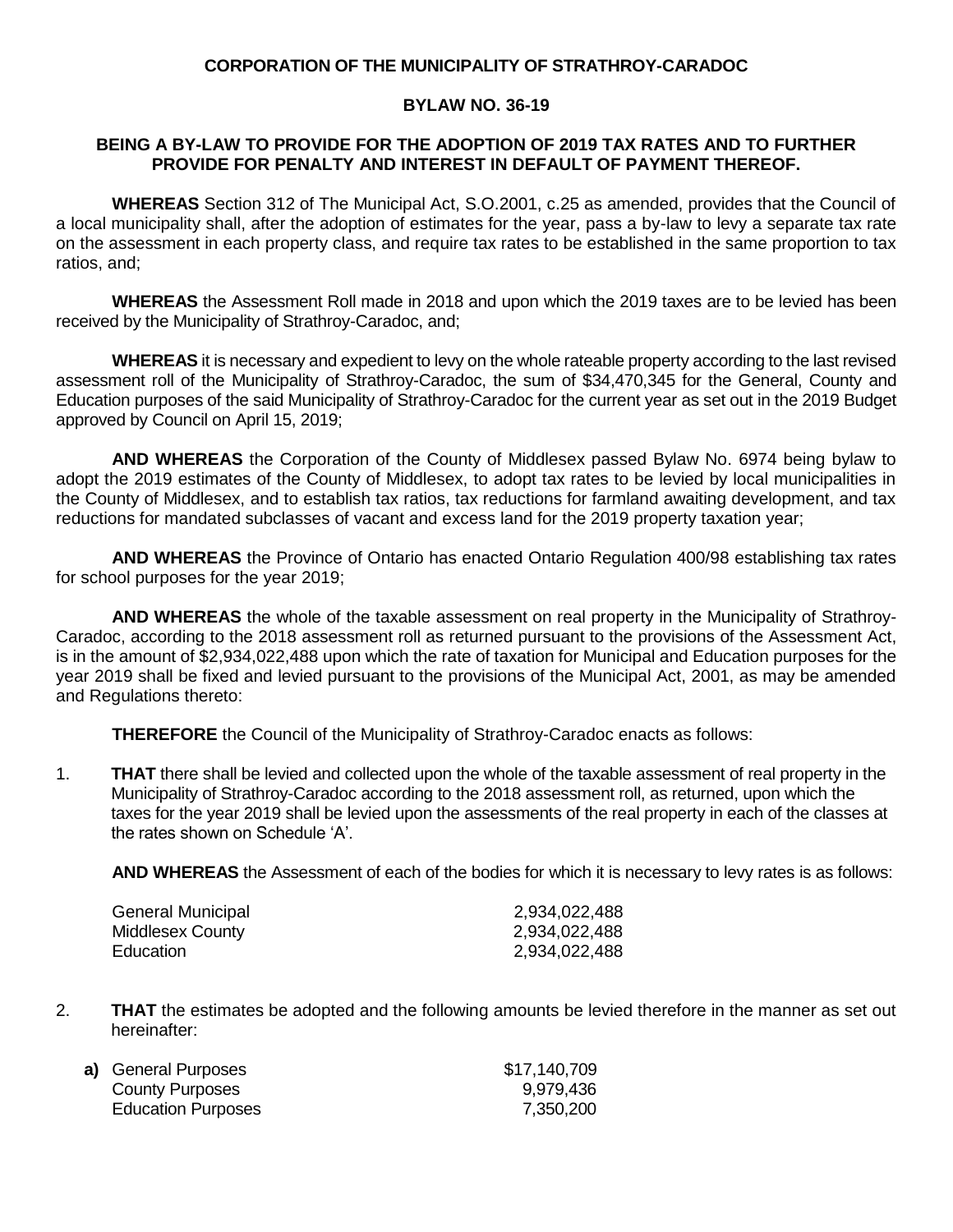# **b) Strathroy Business Improvement Area**

As assessed in 2018 assessment roll for 2019 taxation to each commercial property within the defined area, and prorated to reflect each property's 2018 assessment for 2019 taxation as a percentage of the total assessment for the designated area. The total levy on the 2019 final tax bills is \$55,318.

- **3. THAT** all taxes levied respectively as aforesaid and other rates payable as taxes shall be payable into the hands of the Tax Collector, or designates, in accordance with the provisions of this bylaw.
- **4. THAT** in accordance with the Municipal Act 2001 and the Assessment Act, the Treasurer may strike from the roll taxes that by reason of a decision under Section 357, 358 or 359, or of a decision of a judge of any court are uncollectible and/or refund any overpayment received.
- **5. THAT** all residential, pipeline and farm land taxes; all multi-residential, commercial and industrial taxes and other related rates and charges for the "capped" classes; and all other related rates and charges, payable as taxes included in the tax roll for the year 2019 shall be payable upon the following dates on the 2019 final tax bill:

# **50% thereof on the 30 th day of August, 2019 (Friday) 50% thereof on the 31 st day of October, 2019 (Thursday)**

- **6. THAT** there shall be imposed on all instalments of taxes payable and remaining unpaid on the dates specified in Section 5, an additional percentage charge for non-payment of one and one quarter per cent (1- 1/4%) on the first day of each calendar month thereafter in which such default continues.
- **7. THAT** the Treasurer and Tax Collector, or designates, are hereby authorized to accept part payment from time to time on account of taxes due and to give a receipt of such part payment, provided that acceptance of any such part payment shall not affect the collection of any percentage charge imposed and collectable under Section 6 in respect of non-payment of any taxes or any class or any instalment thereof.
- **8. THAT** the Tax Collector shall mail or cause to be mailed to the address of the residence or place of business of the property owner, a notice specifying the amount of taxes payable by each property owner for each property as outlined in Section 343 (6) of the Municipal Act S.O.2001, c.25.
- **9. THAT** the Tax Collector may send a tax bill to the taxpayer electronically in the manner specified by the Treasurer and Tax Collector, if the taxpayer has chosen to receive the tax bill in that manner as outlined in Section 343 (6.1) of the Municipal Act S.O.2001, c.25.
- **10. NOTWITHSTANDING** the provisions of this bylaw for payment of taxes or instalments thereof without an additional percentage charge on or before the dates hereinbefore set forth, all taxes for the year 2019 and prior, including local improvement rates and other rates payable as taxes, shall be deemed to have been imposed and to be due on and from the 1<sup>st</sup> day of January, 2019. Outstanding accounts including but not limited to User Fees, Municipal Drains, Tile Drain Loans, and Utility Connections, will be added to the final tax notice.
- **11. THAT** nothing herein contained shall prevent the Tax Collector from proceeding at any time with the collection of any rate, tax or assessment, or any part thereof, in accordance with the provisions of the Statutes and Bylaws governing the collection of taxes.
- **12. IN THE EVENT** of conflict between the provisions of this bylaw and any other bylaw, the provisions of this bylaw shall prevail.
- **13. THAT** this bylaw shall come into force and take effect on the date of its final passage by Council.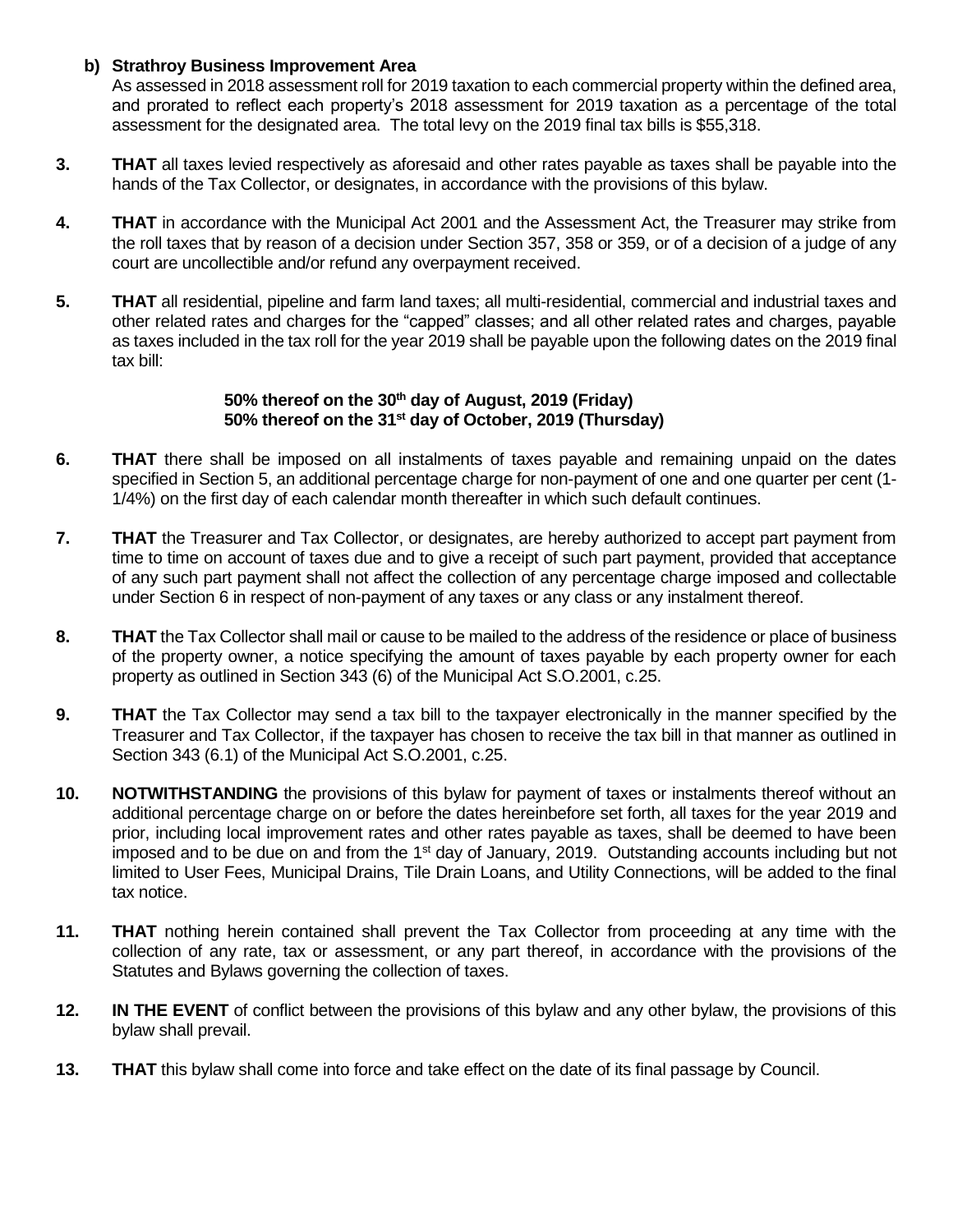**Read a first time this 15th day of July, 2019.**

**Ready a second time this 15th day of July, 2019.**

**Read a third time and finally passed in Open Council this 15th day of July, 2019.**

Joanne Conderheyler

f fawfall.

Mayor Clerk

\_\_\_\_\_\_\_\_\_\_\_\_\_\_\_\_\_\_\_\_\_\_\_\_\_\_\_\_\_ \_\_\_\_\_\_\_\_\_\_\_\_\_\_\_\_\_\_\_\_\_\_\_\_\_\_\_